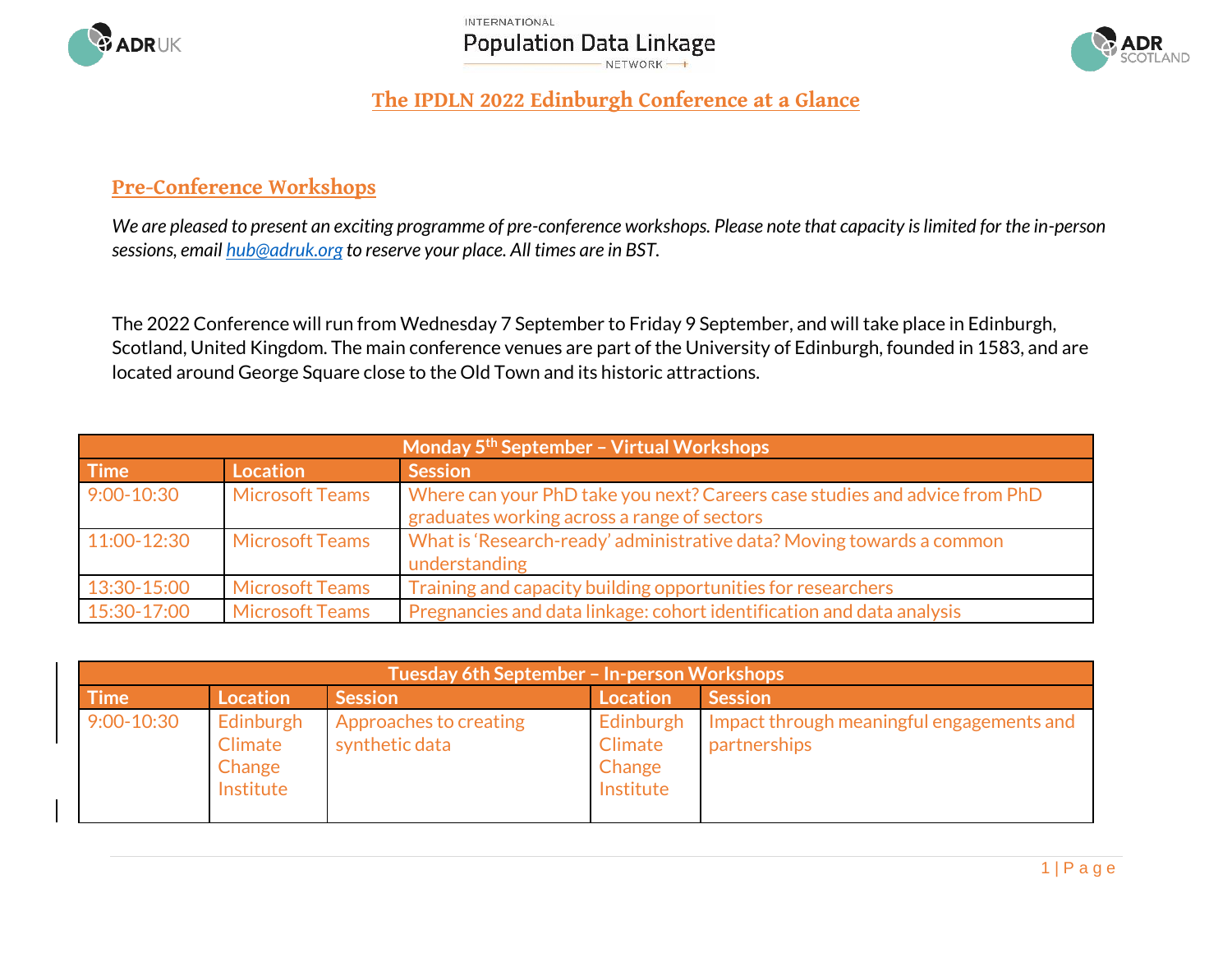

INTERNATIONAL

**Population Data Linkage** 

**ADR**<br>Scotland

| 11:00-12:30 | Edinburgh<br><b>Climate</b><br>Change<br>Institute | Approaches to creating<br>synthetic data | Edinburgh<br>Climate<br>Change<br>Institute | Connecting and sharing with industry                                      |
|-------------|----------------------------------------------------|------------------------------------------|---------------------------------------------|---------------------------------------------------------------------------|
| 13:30-15:00 | Edinburgh<br><b>Climate</b><br>Change<br>Institute | Learning to create synthetic<br>data     | Edinburgh<br>Climate<br>Change<br>Institute | Developing your research career as a data<br>scientist: a 360 degree view |
| 15:30-17:00 | Edinburgh<br><b>Climate</b><br>Change<br>Institute | Learning to create synthetic<br>data     | Edinburgh<br>Climate<br>Change<br>Institute | Developing your research career as a data<br>scientist: a 360 degree view |

## **Main Conference Timetable**

*Programme is subject to change.*

| <b>Day</b>           | <b>Time</b> | Location  | <b>Session</b>                                                        |
|----------------------|-------------|-----------|-----------------------------------------------------------------------|
| <b>Wednesday 7th</b> | $8:30-$     |           | Registration                                                          |
| <b>September</b>     | 10:00       |           |                                                                       |
|                      | $10:00 -$   | Gordon    | Welcome and opening remarks from conference chairs Dr Emma Gordon and |
|                      | 10:15       | Aikman    | <b>Professor Chris Dibben</b>                                         |
|                      |             | lecture   |                                                                       |
|                      |             | theatre   |                                                                       |
|                      | $10:15-$    | Gordon    | Keynote speaker: Stefan Bender                                        |
|                      | 11:15       | Aikman LT |                                                                       |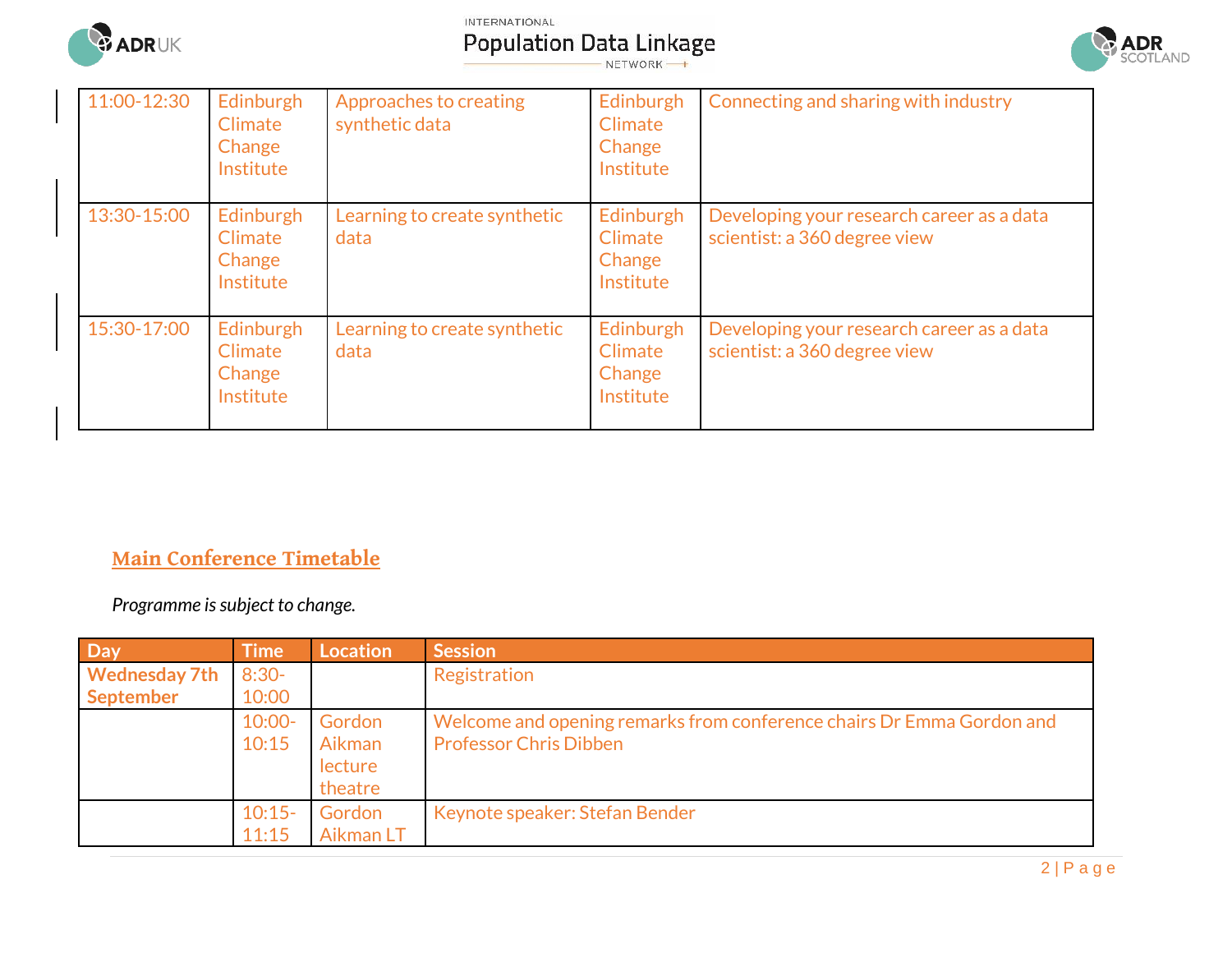

INTERNATIONAL

**Population Data Linkage** 



|                     | $11:15-$          |            | <b>BREAK</b>                            |
|---------------------|-------------------|------------|-----------------------------------------|
|                     | 11:30             |            |                                         |
|                     | $11:30-$          |            | <b>Parallel Session A</b>               |
|                     | 13:00             |            |                                         |
|                     | 13:00-            |            | <b>LUNCH</b>                            |
|                     | 14:00             |            |                                         |
|                     | 14:00-            | Gordon     | Keynote speaker: Hans-Erik Aronson      |
|                     | 15:00             | Aikman     |                                         |
|                     |                   | lecture    |                                         |
|                     |                   | theatre    |                                         |
|                     | 15:00-            |            | <b>BREAK</b>                            |
|                     | 15:20             |            |                                         |
|                     | $15:20-$          |            | Parallel Session B and Expert Q&A Panel |
|                     | 16:50             |            |                                         |
|                     | 17:00-            | 40 GS café | Informal welcome drinks reception       |
|                     | 18:30             | and lounge |                                         |
|                     |                   |            |                                         |
|                     |                   |            |                                         |
| <b>Thursday 8th</b> | $8:30-$           |            | Registration                            |
| <b>September</b>    | 9:30              |            |                                         |
|                     | $9:30-$           | Gordon     | Keynote speaker: Mauricio Barreto       |
|                     | 10:30             | Aikman     |                                         |
|                     |                   | lecture    |                                         |
|                     |                   | theatre    |                                         |
|                     | $10:30-$          |            | <b>BREAK</b>                            |
|                     | 10:50             |            |                                         |
|                     | $10:50-$          |            | <b>Parallel Session C</b>               |
|                     | 12:20             |            |                                         |
|                     | $12:20-$          |            | <b>LUNCH</b>                            |
|                     | 13:20             |            |                                         |
|                     | $13:20-$          | Gordon     | Keynote speaker: Linnet Taylor          |
|                     | 14:20             | Aikman LT  |                                         |
|                     | $14:20-$<br>14:40 |            | <b>BREAK</b>                            |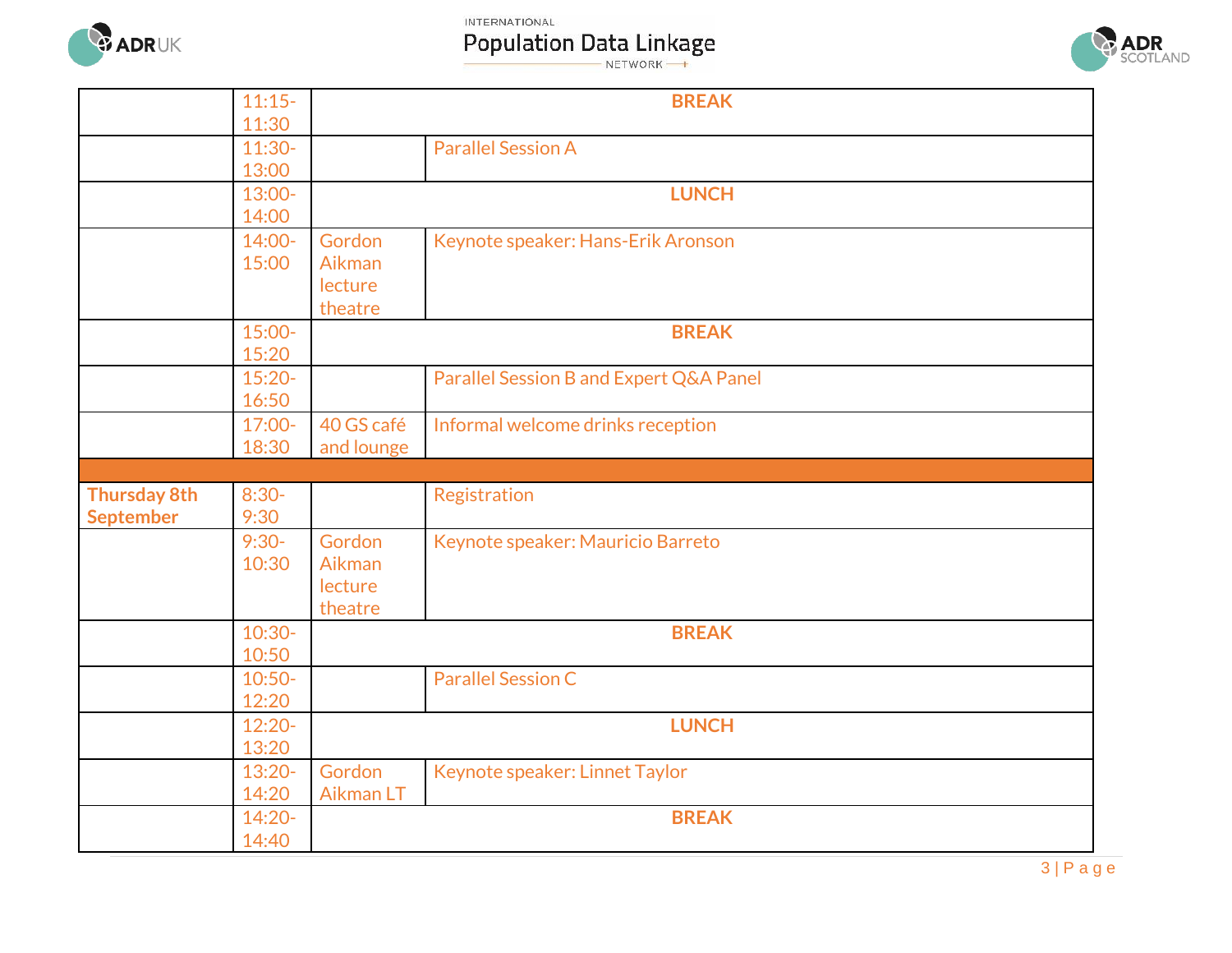

INTERNATIONAL

**Population Data Linkage** 



|                                       | $14:40-$<br>16:10                      |                                                                                  | Parallel Session D and Expert Q&A Panel                                                                       |
|---------------------------------------|----------------------------------------|----------------------------------------------------------------------------------|---------------------------------------------------------------------------------------------------------------|
|                                       | 18:00-<br>21:00                        | Playfair<br>Library                                                              | IPDLN celebration evening: poster presentations, awards, speeches                                             |
|                                       |                                        |                                                                                  |                                                                                                               |
| <b>Friday 9th</b><br><b>September</b> | $8:30-$<br>9:30                        |                                                                                  | Registration                                                                                                  |
|                                       | $9:30-$<br>10:30                       | Gordon<br>Aikman<br>lecture<br>theatre                                           | Keynote speaker: Rachel Plachcinski                                                                           |
|                                       | $10:30-$<br>10:50                      |                                                                                  | <b>BREAK</b>                                                                                                  |
|                                       | $10:50-$<br>12:20                      |                                                                                  | <b>Parallel Session E</b>                                                                                     |
|                                       | $12:20-$<br>13:20                      |                                                                                  | <b>LUNCH</b>                                                                                                  |
|                                       | $13:20-$<br>14:20<br>$14:20-$<br>14:40 | Gordon<br>Aikman<br>lecture<br>theatre<br>Gordon<br>Aikman<br>lecture<br>theatre | Keynote speaker: Sir Ian Diamond<br>Conference closing remarks from Dr Emma Gordon and Professor Chris Dibben |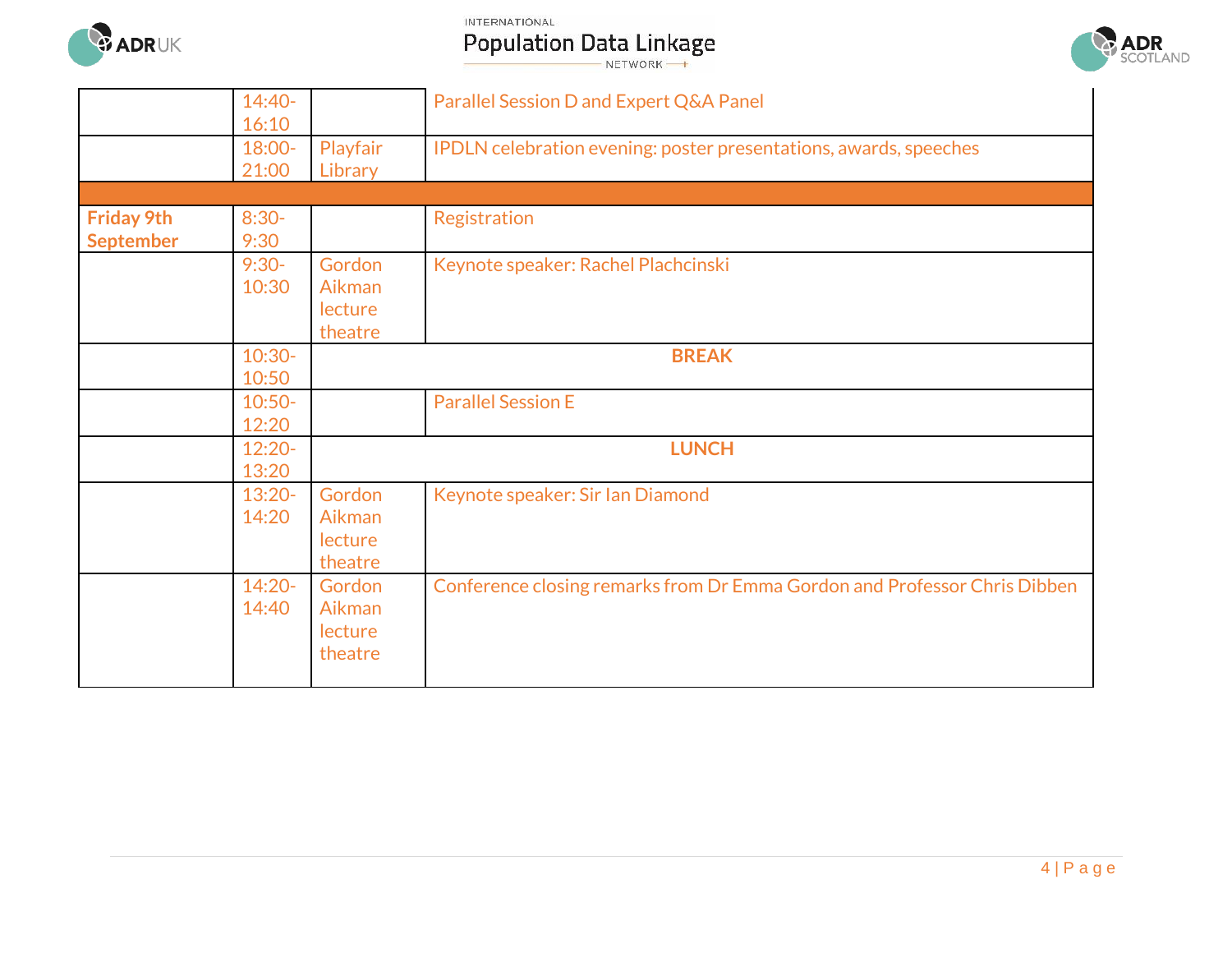

**INTERNATIONAL Population Data Linkage** NETWORK-



## **Crowd**

For the first time, the IPDLN is using the new [CROWD](https://www.crowd.community/) digital platform to share updates and information about the 2022 Edinburgh conference. [Crowd](https://www.crowd.community/) exists to support the Population Data Science community, encourage engagement with the work of your peers, and help you to connect with one another.

To ensure you receive all conference updates and remain part of the online community, conference attendees should sign up t[o CROWD \(which you can do here](https://www.crowd.community/)). It's quick and easy to do - and don't forget to download the mobile app to have all the conference information at your fingertips whilst you're on the go in Edinburgh.

Once you've created an account make sure you join the **[IPDLN Group](https://www.crowd.community/groups/5217326/feed)** by selecting the "groups" tab on the left-hand side menu and navigating down to the IPDLN Group.

Signing up is not just the only way to receive future conference updates but also to access online materials. Start a conversation with your fellow attendees ahead of meeting them in September!

Join today and be sure to say hello. We look forward to getting to know all of you ahead of Edinburgh.